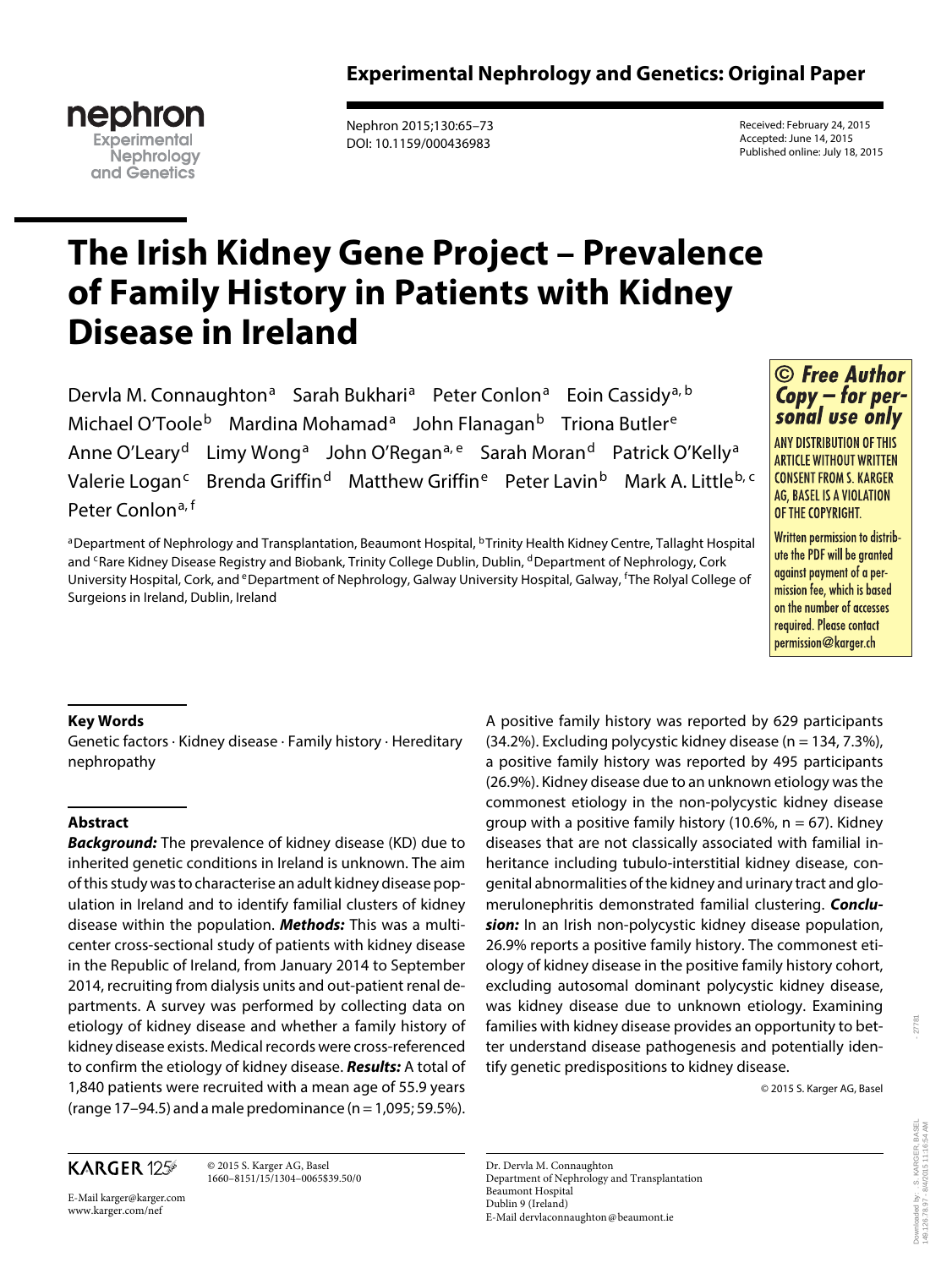#### **Introduction**

 The population estimate, as reported by the central statistics office for Ireland, in 2014 was approximately 4.5 million [1]. The incidence rate of end-stage kidney disease (ESKD) was 88 per million people during 2013, with 3,960 patients receiving renal replacement therapy (prevalence rate of 824 per million persons) [2]. This represents a significant health service, economic and resource burden. The increasing rate of kidney disease has long been linked to the epidemic of diabetes mellitus and cardiovascular disease in Western society [3, 4]. However, despite improvements in the treatment of diabetes, hypertension and hyperlipidemia, the incidence of ESKD in Europe has increased in the last decade by a rate of 4.8% per annum [5]. In fact, studies have shown that when we adjust for risk factors such as obesity and western lifestyle, familial aggregation still persists in kidney disease [6]. This suggests that heritable genetic traits contribute to the development of kidney disease. As such, there is increasing interest in genetically inherited kidney disease. Since the 1980s, increasing numbers of Mendelian kidney diseases, resulting from single gene disorders, have been characterized. This was demonstrated in autosomal dominant polycystic kidney disease (ADPCKD) and Alport's syndrome [7]. In recent years, rarer genetically inherited defects causing kidney disease have been identified. Single gene defects in *NPHS1* (podocin) and *NPHS2* (nephrin) lead to steroid-resistant nephrotic syndrome in children [7] . More recently, the identification of the *MUC1* mutation in families with medullary cystic kidney disease has allowed for characterization and reclassification of interstitial renal diseases [8]. Analysis of these genes has allowed for establishment of definitive diagnosis, prognostication in terms of age of onset of disease and risk of progression to ESKD. Another major challenge within the ESKD population is kidney disease due to unknown or unclear etiology. Despite advances in diagnostic tools, the incidence of ESKD due to unknown or missing etiology has doubled in some European countries [5]. In Ireland, the proportion of kidney disease due to potentially inherited disorders remains unclear. In addition, Ireland may have its own specific heritable disorders. Identification of familial clusters of kidney disease, where the etiology of kidney disease is unclear, may offer a unique opportunity to study rare inherited genetic diseases. Here, we report on the prevalence of family history both in a chronic kidney disease (CKD) and ESKD population in Ireland in 2014, with the goal of identifying familial clustering of kidney disease within the population.

#### **Subjects and Methods**

 This was a national, multicenter, cross-sectional study recruiting patients from dialysis units and nephrology out-patient clinics. Ethical approval was granted by the local medical ethics committee at each site. The recruitment period was from January 2014 to September 2014 and involved the selection of consecutive patients presenting to the department.

 Nephrology services in Ireland are structured such that patients with CKD stage 3 (glomerular filtration rate of <60 ml/min/1.73 m<sup>2</sup>) or higher are referred to a nephrologist for further assessment. The sites of recruitment in this study were in-centre hemodialysis units and the nephrology out-patient department of 4 hospitals. Each hospital involved in the recruitment was a tertiary referral centre with a nephrology service consisting of 3 or more nephrologists and an adjoining in-centre dialysis unit. Recruitment from further 4 satellite dialysis units took place to increase sampling numbers of the ESKD population. The total number of ESKD patients attending the above nephrology units, as of the 2013 census, was 2,586 which accounts for 65.3% of the total ESKD population in Ireland [2]. Sample size calculation for the ESKD population to detect a prevalence rate of 25% of family history of kidney disease (95% level of significance and 5% degree of precision) required the recruitment of 260 subjects. For the CKD population in Ireland, previous studies have demonstrated an estimated prevalence ranging from 11.2% for the general population  $[9]$ , 11.6% for an older cohort [10] up to 17% for patients attending primary care services [11]. These results are comparable to worldwide prevalence rates of CKD which range from 8 to 16% [4] . Therefore, based on censusderived population estimates, we estimate that there were approximately 500,000 prevalent cases of CKD in Ireland at the time of sampling [12]. Therefore, in order to detect a prevalence rate of 25% for reporting a family member with kidney disease (95% level of significance and 5% degree of precision), a total of 289 subjects needed to be recruited. Written consent was obtained from each individual recruited to the study along with consent to be re-contacted in the future. Following informed consent patients were asked to complete a survey that was administered, using an iPad<sup>®</sup> device (iPad mini® 7.9-inch multi-touch display with IPS Technology, Apple Inc., Cupertino, Calif., USA). Quicktapsurvey ® software (TabbleDabble Inc., Toronto, Canada) was used to collect and collate information to a central encrypted server. To ensure reliability of administration of the questionnaire, all interviewers underwent training at a centralised site using a standardised protocol. The case definition of family history of kidney disease was kidney disease requiring subjects to attend a tertiary referral out-patient nephrology clinic or an in-centre or satellite dialysis unit for renal replacement therapy. All the patients attending an adult nephrology service either as an out-patient or for dialysis were included. Patients were excluded if they were unwilling or unable to provide informed consent. The pediatric population (<17 years) were not included in this study. Patients were also excluded if they did not have kidney disease. Simple closed questions were utilized in the questionnaire with most questions having a limited range of possible answers (online supplementary section for sample of questionnaire; for online suppl. material, see www.karger.com/doi/10.1159/000436983).

 The main outcome variable was a positive family history of kidney disease that was reported by the patient. A positive family history was recorded if the index patient had a history of kidney disease in either a 1st-degree relative (parent, child or sibling) or a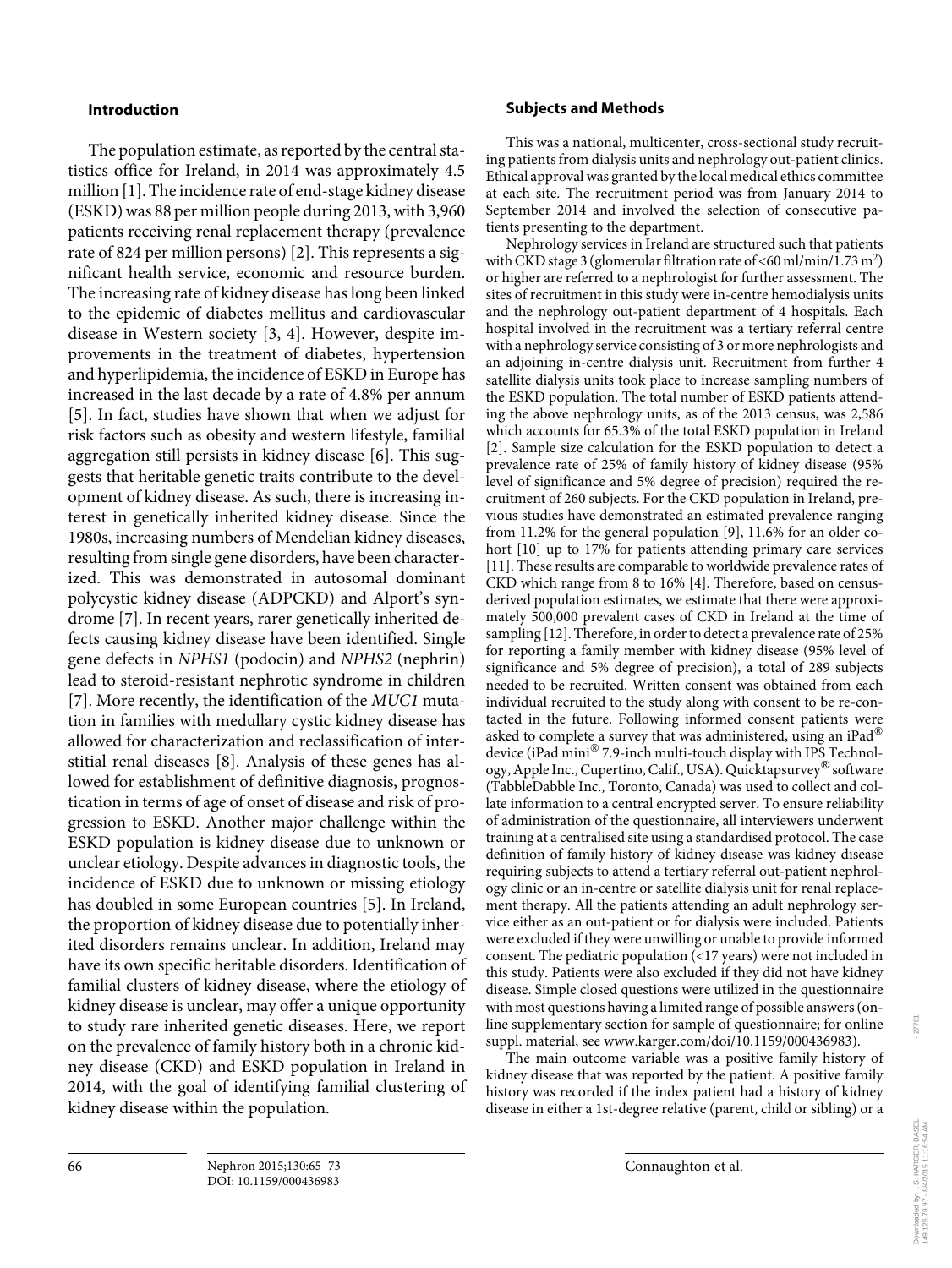2<sup>nd</sup>-degree relative (grandparent, aunt, uncle, niece, nephew or cousin). Kidney disease in a relative was defined as requiring renal replacement therapy either in the form of dialysis or kidney transplant or kidney disease that warrants repeated follow-up with a nephrology service as an out-patient.

 Subjects with a positive family history of kidney disease were re-contacted via telephone interview or via face-to-face interview to review both medical and family history and to establish a family pedigree. Patients who did not report a positive family history were not re-contacted.

 The main predictor variable was the etiology of kidney disease. The patient-reported etiology of kidney disease was validated by cross-referencing the reported etiology of kidney disease in their medical records or kidney biopsy reports, if available. Etiology of kidney disease was categorized into 6 major categories based on the ERA-EDTA coding system [13] : familial/hereditary nephropathy, congenital anomalies of the kidney and urinary tract (including reflux nephropathy and congenital hypoplasia/dysplasia of the kidneys), glomerular disease, tubulo-interstitial kidney disease, systemic diseases affecting the kidney and miscellaneous renal disorders. Etiology of kidney disease was classified according to the physician-stated diagnosis in the patient's medical records or diagnosis as per renal biopsy report. Unknown etiology was reported in cases where no definite etiology could be attributed to the cause of kidney disease. Patients who did not know the underlying etiology of kidney disease and where the medical records and/or kidney biopsy reports were unavailable or not cross-referenced (i.e., negative family history group) were classified as 'etiology unconfirmed'.

 Other variables captured using the questionnaire included age, age at diagnosis of kidney disease, sex and number of relatives with kidney disease, stage of kidney disease (CKD vs. ESKD), modality of renal replacement therapy and whether a kidney biopsy had been performed.

 Statistical analysis was performed using STATA 13.1 statistical data analysis package® (StataCorp LP, College Station, Tex., USA). Baseline characteristics were tested for difference using the independent sample t test with family history of kidney disease as the outcome variable. The Pearson chi test was used to compare categorical variables and the Fisher's exact test for smaller sample sizes. ORs were calculated with family history of kidney disease as the outcome variable. Both univariate and multivariate analyses were performed, with addition adjustment for multiple comparisons using the Scheffé's method. An addition logistic regression model was included adjusting for age at diagnosis of kidney disease. Explanatory variables in the multivariate model included age at diagnosis of kidney disease, gender, stage of kidney disease, history of kidney biopsy having being performed and etiology of kidney disease. The most prevalent etiologies of kidney disease were included in the analysis with a prevalence of  $\geq$ 2% within the positive family history cohort used as an arbitrary cutoff. A p valve of <0.05 was considered statistically significant.

#### **Results**

 This study recruited 1,850 patients with kidney disease from January 2014 to September 2014. Seven patients (0.4%) declined to perform the survey and three patients (0.2%) withdrew consent following completion of the survey resulting in 1,840 completed surveys. The number of patients who had CKD was 728 (39.5%) whilst 1,112 (60.4%) patients had ESKD receiving either hemodialysis  $(n = 622, 59.5\%)$ , peritoneal dialysis  $(n = 60, 5.4\%)$  or renal transplantation ( $n = 606, 54.5\%$ ) of which 430 (38.7%) had a functioning transplant at the time of survey (table 1). The overall prevalence of family history of kidney disease was 34.2% (95% CI 32–36.3). There was no significant difference in the prevalence of positive family history among the CKD and ESKD population; 34.6% (95% CI 31.2–38.1) in the CKD population versus 33.9% (95% CI 31.2–36.7) in the ESKD population ( $p = 0.753$ ). In total, 629 patients (34.1%) reported a positive family history of kidney disease; 134 (7.3%) of whom had polycystic kidney disease as the primary etiology of kidney disease. Excluding polycystic kidney disease, the prevalence of family history of kidney disease within the cohort was  $26.9\%$  (n = 495).

The mean age of participants was 55.9 years (SD  $\pm$ 16.8, range 17.0–94.5 years). Persons reporting a positive family history had a significantly lower age, with a mean of 54.0 years (SD  $\pm$ 16.0, range 17.2–92.4 years) compared to patients with no family history of kidney disease (mean 57 years, SD  $\pm$ 17.1, range 17–94.5 years; p < 0.0003).

 The mean age at diagnosis of kidney disease was 42.3 years (SD  $\pm$ 22.0, range 0–91 years). The positive family history cohort demonstrated a younger age at diagnosis of kidney disease (37.3 years, SD ±21.0 vs. 44.8 years, SD  $\pm 22.1$ ; p < 0.0001).

 The mean number of relatives reported as having kidney disease by the proband was 2.6 persons (95% CI 2.3– 2.8). Of the 629 patients who reported a positive family history, 275 (43.72%) reported a 1st-degree relative with kidney disease, 159 (25.28%) a 2nd-degree relative and 195 (31%) both a 1st- and 2nd-degree relative.

 Etiology of kidney disease differed among the positive and negative family history cohorts (table 2). The commonest reported etiology of kidney disease in the total cohort was diabetic nephropathy (164 of 1,840, 8.4%). Etiology of kidney disease in the positive family history cohort was confirmed with cross reference to medical records or kidney biopsy reports, if available, in 99.5% (626 of 629) of cases. In the positive family history cohort, ADPCKD accounted for 21.3% of cases ( $n = 134$  of 629). In the nonpolycystic kidney disease population with positive family history (n = 495), unknown/uncertain CKD-etiology was the commonest etiology for kidney disease ( $n = 67, 10.6\%$ ). Other common etiologies of kidney disease in this group included congenital abnormalities of the kidney and uri-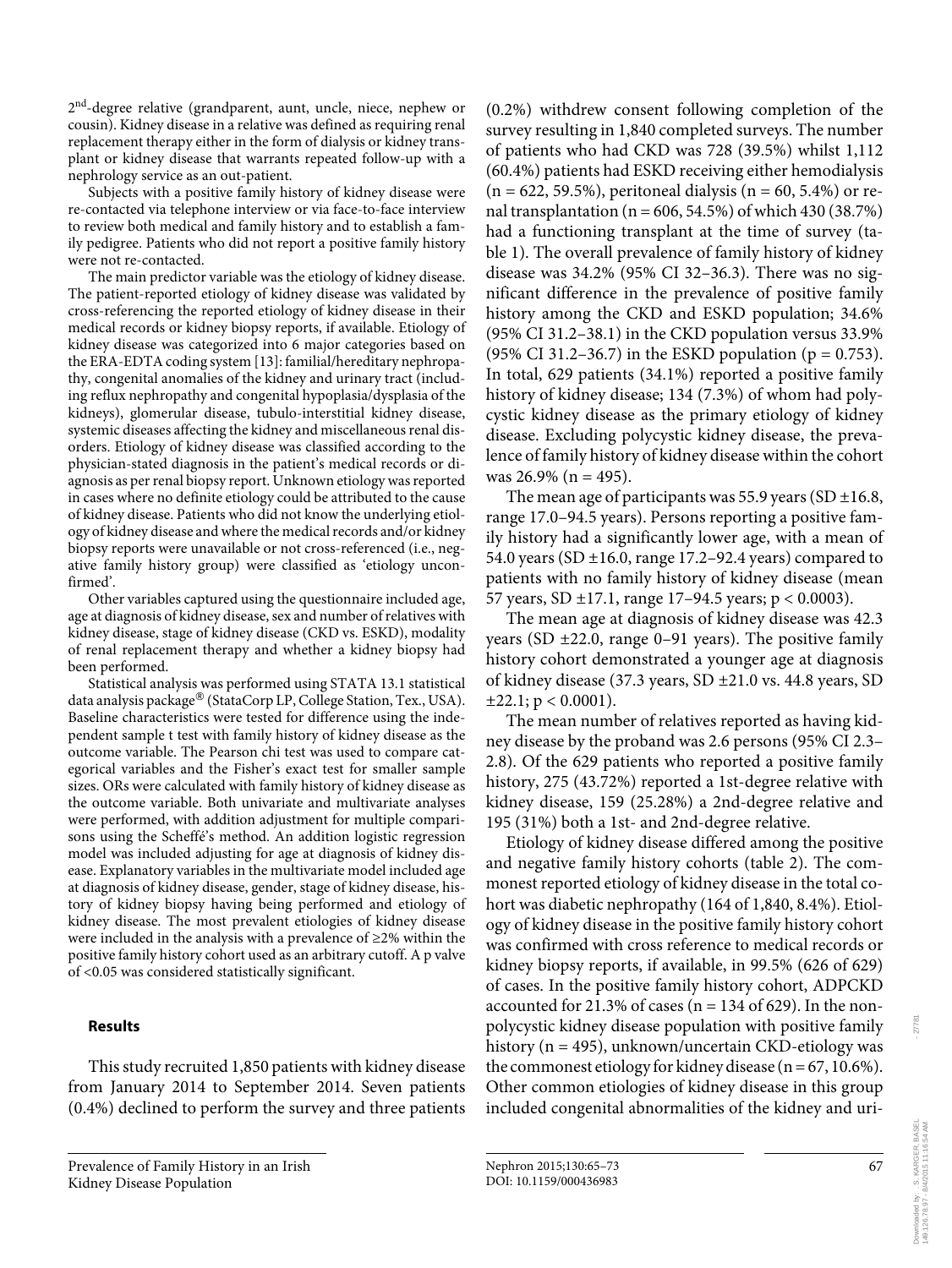**Table 1.** Demographic and clinical details of study population

| Characteristics                                                               | Negative family history |                  | Positive family history | p value     |                |
|-------------------------------------------------------------------------------|-------------------------|------------------|-------------------------|-------------|----------------|
|                                                                               | <b>CKD</b>              | <b>ESKD</b>      | <b>CKD</b>              | <b>ESKD</b> |                |
| Total, $n$ $(\%)$                                                             | 476 (39.31)             | 735 (60.69)      | 252 (40.04)             | 377 (59.94) |                |
| Age, years, mean $\pm$ SD                                                     | $56.6 \pm 18.05$        | $57.3 \pm 16.53$ | $54.1 \pm 17.86$        | 54.6±14.65  | $0.002*$       |
| Gender male                                                                   | 288(60.5)               | 121 (48.02)      | 491 (66.8)              | 196 (51.99) | $< 0.0001**$   |
| <b>ESKD</b>                                                                   |                         | 735 (60.69)      |                         | 377 (59.94) | $0.0041**$     |
| Hemodialysis                                                                  |                         | 437 (36.09)      |                         | 185 (29.41) |                |
| Peritoneal dialysis                                                           |                         | 39 (3.22)        |                         | 21(3.32)    |                |
| Kidney transplant                                                             |                         | 370 (30.33)      |                         | 236 (37.52) |                |
| Functioning transplant                                                        |                         | 259 (23.29)      |                         | 171 (27.19) |                |
| Kidney biopsy, %                                                              | 161 (33.82)             | 389 (52.93)      | 71(28.17)               | 190 (50.40) | $< 0.0001**$   |
| Age diagnosis, years, mean $\pm$ SD                                           | 48.33±20.70             | 44.70±22.64      | $41.21 \pm 22.64$       | 34.92±20.27 | $< 0.0001**$   |
| Age diagnosis, years, %                                                       |                         |                  |                         |             |                |
| $0 - 20$                                                                      | 49 (11.09)              | 127 (17.52)      | 47(20.09)               | 102(27.57)  | $< 0.0001$ *** |
| $21 - 40$                                                                     | 112 (25.34)             | 222 (30.62)      | 77 (32.91)              | 125 (33.78) |                |
| $41 - 60$                                                                     | 124(28.05)              | 172 (23.72)      | 56 (23.93)              | 97 (26.22)  |                |
| $61 - 80$                                                                     | 148 (33.48)             | 190(26.21)       | 47(20.09)               | 44 (11.89)  |                |
| $81 - 100$                                                                    | 9(2.04)                 | 14 (1.93)        | 7(2.99)                 | 2(0.54)     |                |
| Missing data                                                                  | $\mathbf{0}$            | 18 (2.48)        | 34(13.4)                | 7(1.86)     |                |
| * Student t test; ** Chi squared test; *** Chi squared test for linear trend. |                         |                  |                         |             |                |

nary tract (CAKUT;  $n = 65$ , 10.3%), diabetic nephropathy  $(n = 59, 9.4\%)$ , IgA nephropathy  $(n = 45, 7.2\%)$  and hypertensive nephropathy ( $n = 37, 5.9\%$ ; table 2). On univariate analysis, disease entities associated with a positive family history of kidney disease included ADPCKD, Alport's syndrome, unspecified tubulo-interstitial kidney disease, glomerulonephritis – no histology or histology indeterminate – and CAKUT. A diagnosis of ischemic nephropathy and acquired obstructive nephropathy was associated with reduced odds of reporting a positive family history (table 3). Following adjustment for age at diagnosis of kidney disease, etiology unknown was significantly associated with a positive family history. On multivariate analysis, diabetic nephropathy, hypertensive nephropathy and IgA nephropathy also were associated with increased odds of reporting a positive family history (table 3).

 Unadjusted analysis of patient characteristics demonstrated that younger age, younger age at diagnosis of kidney disease and female gender were associated with a positive family history of kidney disease (table 3). The likelihood of reporting a positive family history did not differ between those with CKD and ESKD. On univariate analysis, patients were more likely to have had a kidney transplant if they had had a positive family history (OR 1.36), however multivariate analysis failed to demonstrate significance (table 3). Adjusting for age at diagnosis of kidney disease having a positive family history of kidney disease was associated with reduced odds of having a kidney biopsy (table 3). However, excluding patients with ADPCKD, there was no difference in likelihood of having a kidney biopsy in the positive and negative family history groups (OR 0.86, 95% CI 0.69–1.07; p = 0.186).

#### **Discussion**

 The prevalence of a positive family history of kidney disease in a cohort of CKD and ESKD patients in Ireland was  $34.2\%$  (n = 629). The mean number of affected relatives was 2.6. ADPCKD was the predominantly reported etiology of kidney disease; however, excluding ADPCKD, 26.9% ( $n = 425$ ) of patients still report one or more relatives with kidney disease. Disease entities not classically associated with inherited kidney disease such as tubulointerstitial kidney disease, kidney disease due to unknown or unclear etiology and glomerulonephritis (histology unknown or indeterminate) were associated with a positive family history. In both the negative and positive family history disease cohorts, kidney disease due to unknown etiology remained prevalent at 8.7% and 10.6%, respectively. Patient characteristics associated with a positive family history included younger age of diagnosis and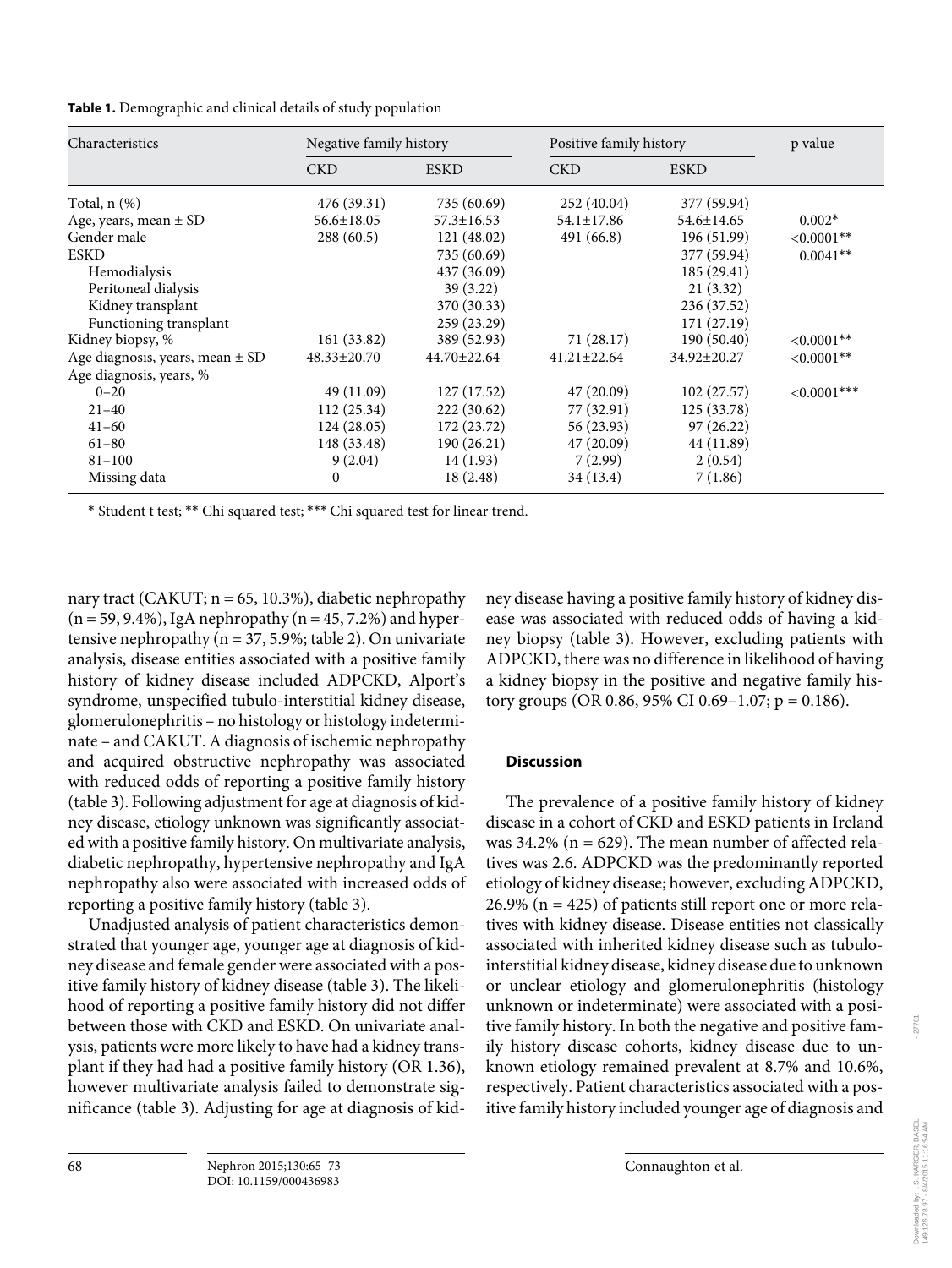**Table 2.** Confirmed etiology of kidney disease in study population

| Confirmed diagnosis of proband                               | Total      | Positive<br>family history | Negative<br>family history | p value      |
|--------------------------------------------------------------|------------|----------------------------|----------------------------|--------------|
| Total, $n$ $(\%)$                                            | 1,840(100) | 629 (34.2)                 | 1,211(65.8)                | <b>NA</b>    |
| Familial/hereditary nephropathy category                     |            |                            |                            |              |
| <b>ADPCKD</b>                                                | 160(8.7)   | 134(21.3)                  | 26(2.1)                    | $< 0.0001*$  |
| Alport's syndrome/hereditary nephritis                       | 28(1.5)    | 24(3.8)                    | 4(0.33)                    | $< 0.0001**$ |
| Von hipple lindau                                            | 9(0.5)     | 6(0.9)                     | 3(0.2)                     | $0.070**$    |
| CAKUT category                                               |            |                            |                            |              |
| Including reflux nephropathy, congenital hypoplasia and      |            |                            |                            |              |
| dysplasia of the kidneys                                     | 155(8.4)   | 65(10.3)                   | 90(7.4)                    | $0.034*$     |
| Glomerular disease category                                  |            |                            |                            |              |
| IgA nephropathy                                              | 126(6.8)   | 45(7.2)                    | 81 (6.7)                   | $0.708*$     |
| Henoch scholein purpura                                      | 6(0.3)     | 3(0.4)                     | 3(0.2)                     | $0.417**$    |
| Glomerulonephritis - no histology or histology indeterminate | 27(1.5)    | 15(2.4)                    | 12(1)                      | $0.018*$     |
| Focal segmental glomerular sclerosis                         | 51(2.8)    | 21(3.3)                    | 30(2.5)                    | $0.286*$     |
| Mesangioprolferative glomerulonephritis                      | 27(1.5)    | 9(1.4)                     | 18(1.5)                    | $0.925*$     |
| Membranous nephropathy                                       | 20(1.1)    | 5(0.8)                     | 15(1.2)                    | $0.482**$    |
| Minimal change disease                                       | 12(0.7)    | 4(0.6)                     | 8(0.7)                     | $1***$       |
| Nephrotic syndrome/isolated proteinuria                      | 13(0.7)    | 4(0.6)                     | 9(0.7)                     | $1***$       |
| Thrombotic microangiopathy                                   | 21(1.1)    | 9(1.4)                     | 12(1)                      | $0.488**$    |
| Lupus nephritis                                              | 14(0.8)    | 6(0.9)                     | 8(0.67)                    | $0.574**$    |
| Systemic vasculitis due ANCA vasculitis/anti-GBM disease     | 80(4.3)    | 20(3.2)                    | 60(4.9)                    | $0.077*$     |
| Systemic disease affecting kidney category                   |            |                            |                            |              |
| Diabetic nephropathy                                         | 164(8.9)   | 59 (9.4)                   | 105(8.7)                   | $0.612*$     |
| Hypertensive nephropathy                                     | 116(6.3)   | 37(5.9)                    | 79 (6.5)                   | $0.591*$     |
| Ischemic nephropathy including microvascular disease,        |            |                            |                            |              |
| atheroembolic disease and cardiorenal syndrome               | 33(1.8)    | 5(0.8)                     | 28(2.3)                    | $0.025**$    |
| HUS/TTP                                                      | 4(0.2)     | 4(0.6)                     | 0(0)                       | $0.014**$    |
| Tubulo-interstitial kidney disease category                  |            |                            |                            |              |
| Unspecified tubule-interstitial kidney disease               | 29(1.6)    | 19(3)                      | 10(0.8)                    | $< 0.0001*$  |
| Secondary to kidney infections/tuberculosis                  | 40(2.2)    | 13(2)                      | 27(2.2)                    | $0.820*$     |
| Secondary to drug toxicity                                   | 37(2)      | 12(1.9)                    | 25(2)                      | $0.820*$     |
| Secondary to calculus nephropathy/urolithiasis               | 27(1.5)    | 10(1.6)                    | 17(1.4)                    | $0.753**$    |
| Acquired obstructive uropathy                                | 22(1.2)    | 2(0.3)                     | 20(1.7)                    | $0.012**$    |
| Miscellaneous renal disorders category                       |            |                            |                            |              |
| CKD - etiology uncertain/unknown                             | 173(9.4)   | 67(10.6)                   | 106(8.7)                   | $0.186*$     |
| Acute kidney injury                                          | 19(1)      | 3(0.4)                     | 16(1.3)                    | $0.089**$    |
| CKD caused tumour nephrectomy                                | 20(1)      | 6(0.9)                     | 14(1.2)                    | $0.815**$    |
| Etiology unconfirmed/not cross-referenced medical chart      | 348 (18.9) | 3(0.4)                     | 345 (28.5)                 | $< 0.0001*$  |
| Other                                                        | 59(3.2)    | 19(3)                      | 40(3.3)                    | $0.744*$     |

 HUS/TTP = Hemolytic uremic syndrome/thrombotic thrombocytopenic purpura; ANCA = anti-neutrophil cytoplasmic antibody; anti-GBM = anti-glomerular basement membrane; NA = not applicable. \* Chi squared test for significance; \*\* Fisher''s exact test for significance. p value of <0.05 considered statistically significant.

female gender whereas the stage of kidney disease or modality of renal replacement therapy did not differ between groups. When adjusted for potential confounders, a number of common kidney diseases such as diabetic nephropathy, hypertensive nephropathy, CAKUT and IgA nephropathy were associated with increased odds of reporting a positive family history.

 Kidney disease is known to aggregate within families [6, 14–16] . Freedman et al. [17] studied incident dialysis patients and found a 20% prevalence in a relative with ESKD. More recently, Skrunes et al. [18] demonstrated that in a Norwegian ESKD population having a 1st-degree relative with ESKD conferred a 7-fold increase in the risk of developing kidney disease. However, few studies

 Prevalence of Family History in an Irish Kidney Disease Population

Nephron 2015;130:65–73 DOI: 10.1159/000436983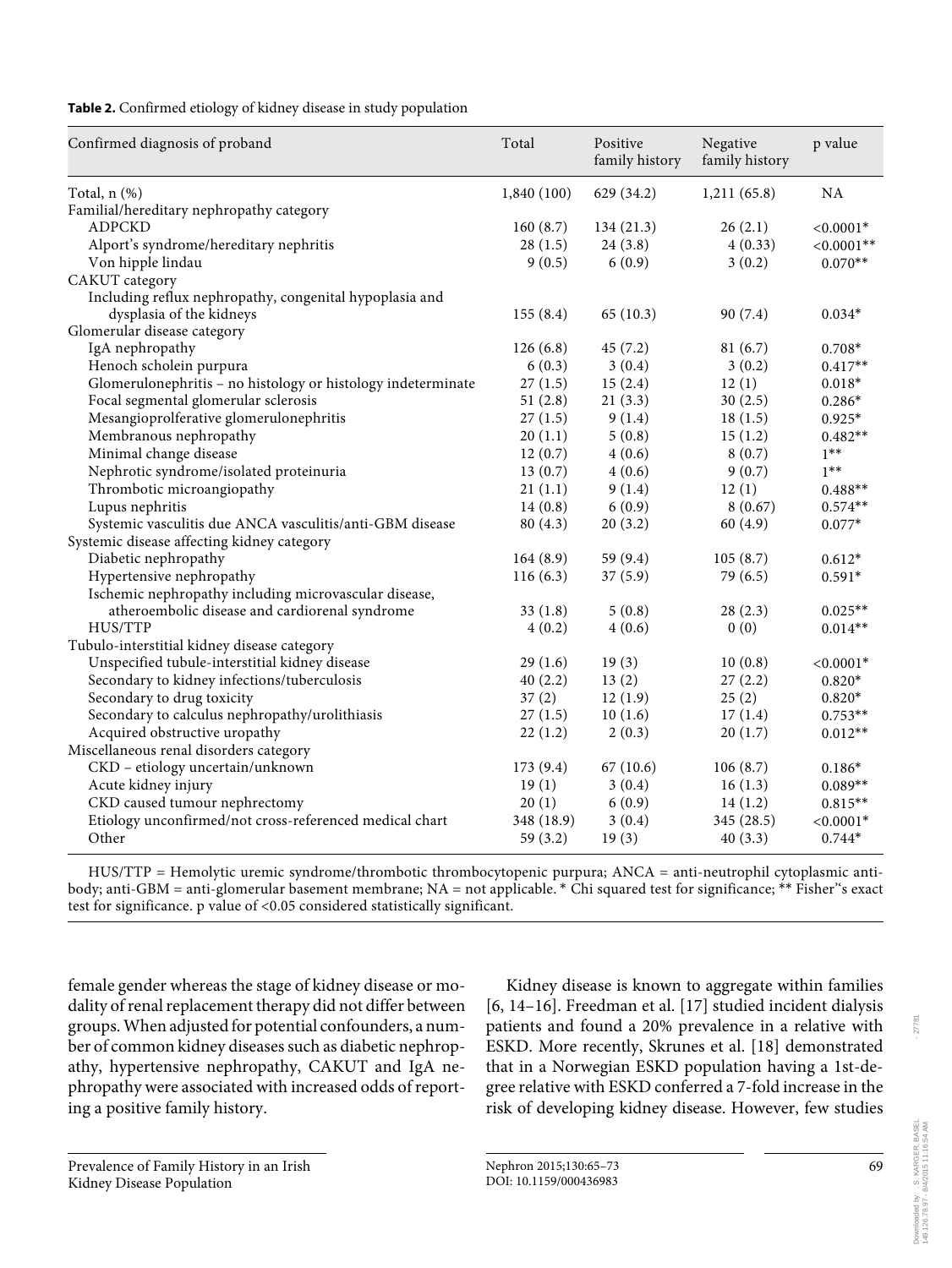| Variable                        | Univariate              | $\mathfrak{p}$<br>value | Logistic regression                                   | $\mathfrak{p}$<br>value | Multivariate            | p<br>value** |
|---------------------------------|-------------------------|-------------------------|-------------------------------------------------------|-------------------------|-------------------------|--------------|
|                                 | analysis<br>OR (95% CI) |                         | adjusted for age at<br>diagnosis# $(95\% \text{ CI})$ |                         | analysis<br>OR (95% CI) |              |
| Age, years                      | $0.99(0.98 - 0.99)$     | $< 0.0001*$             | $1.01(1.00-1.02)$                                     | $0.0006*$               | <b>NA</b>               |              |
| Gender                          | $1.77(1.46-2.16)$       | $< 0.001*$              | $1.74(1.42 - 2.13)$                                   | $< 0.0001*$             | $1.66(1.32 - 2.08)$     | $< 0.0001*$  |
| Age diagnosis                   | $0.98(0.97-0.99)$       | $< 0.0001*$             | <b>NA</b>                                             | <b>NA</b>               | $0.99(0.98 - 0.99)$     | $< 0.001*$   |
| Kidney transplant               | $1.36(1.11-1.67)$       | $0.003*$                | $0.96(0.76-1.22)$                                     | 0.765                   | $0.91(0.58-1.43)$       | $\mathbf{1}$ |
| Hemodialysis                    | $0.74(0.60 - 0.91)$     | $0.004*$                | $0.85(0.68 - 1.06)$                                   | 0.155                   | $0.92(0.61-1.39)$       | $\mathbf{1}$ |
| Peritoneal dialysis             | $1.04(0.61 - 1.78)$     | 0.892                   | $0.97(0.56 - 1.67)$                                   | 0.923                   | $0.93(0.48 - 1.78)$     | $\mathbf{1}$ |
| Stage of kidney disease         |                         |                         |                                                       |                         |                         |              |
| (CKD or ESKD)                   | $0.97(0.80 - 1.18)$     | 0.753                   | $0.88(0.71-1.08)$                                     | 0.207                   | $0.88(0.54 - 1.43)$     | $\mathbf{1}$ |
| Kidney biopsy                   | $0.85(0.70-1.04)$       | 0.108                   | $0.66(0.53-0.82)$                                     | $< 0.0001*$             | $1.00(0.76 - 1.32)$     | $\mathbf{1}$ |
| Polycystic kidney disease       | $12.34(8.00-19.02)$     | $< 0.0001*$             | $11.00(7.12 - 17.03)$                                 | $< 0.0001*$             | 21.94 (13.54–35.70)     | $< 0.001*$   |
| Alport's syndrome               | $11.97(4.13 - 34.65)$   | $< 0.0001*$             | $8.06(2.74-23.71)$                                    | $< 0.0001*$             | 23.15 (7.72–69.34)      | $< 0.001*$   |
| Kidney disease etiology         |                         |                         |                                                       |                         |                         |              |
| unknown                         | $1.24(0.90-1.72)$       | 0.186                   | $1.47(1.04-2.10)$                                     | $0.026*$                | $3.52(2.47-5.38)$       | $< 0.001*$   |
| Diabetic nephropathy            | $1.09(0.78-1.52)$       | 0.613                   | $1.41(0.98 - 2.02)$                                   | 0.061                   | $3.16(2.09 - 4.78)$     | $< 0.001*$   |
| Hypertensive nephropathy        | $0.90(0.60 - 1.34)$     | 0.592                   | $1.00(0.66 - 1.53)$                                   | 0.987                   | $2.41(1.52 - 3.80)$     | ${<}0.001*$  |
| <b>CAKUT</b>                    | $1.44(1.03-2.00)$       | $0.034*$                | $1.06(0.74-1.51)$                                     | 0.749                   | $2.67(1.77-4.0)$        | ${<}0.001*$  |
| IgA nephropathy                 | $1.07(0.73 - 1.57)$     | 0.708                   | $1.03(0.70-1.52)$                                     | 0.887                   | $2.76(1.80-4.30)$       | $< 0.001*$   |
| Unspecified tubulo-interstitial |                         |                         |                                                       |                         |                         |              |
| kidney disease                  | $3.74(1.72 - 8.09)$     | $0.001*$                | $3.58(1.64 - 7.83)$                                   | $< 0.001*$              | $8.02(3.59 - 17.89)$    | $< 0.001*$   |
| Glomerulonephritis - histology  |                         |                         |                                                       |                         |                         |              |
| unknown/indeterminate           | $2.44(1.16-5.25)$       | $0.022*$                | $2.30(1.04 - 5.08)$                                   | $0.039*$                | $6.10(2.68 - 13.89)$    | $< 0.001*$   |
| Tubulo-interstitial kidney      |                         |                         |                                                       |                         |                         |              |
| disease secondary drug          |                         |                         |                                                       |                         |                         |              |
| toxicity                        | $0.92(0.46 - 1.85)$     | 0.829                   | $1.13(0.54 - 2.36)$                                   | 0.736                   | $2.45(1.15-5.24)$       | 0.454        |
| Ischemic nephropathy            | $0.34(0.13 - 0.88)$     | $0.026*$                | $0.47(0.18-1.25)$                                     | 0.130                   | NA                      |              |
| Acute kidney injury             | $0.36(0.10-1.23)$       | 0.104                   | $0.57(0.16-2.03)$                                     | 0.386                   | <b>NA</b>               |              |
| Glomerulonephritis secondary    |                         |                         |                                                       |                         |                         |              |
| ANCA/anti-GBM disease           | $0.63(0.37-1.05)$       | 0.079                   | $0.69(0.41-1.18)$                                     | 0.175                   | $1.65(0.93-2.93)$       | 0.930        |
| Acquired obstructive            |                         |                         |                                                       |                         |                         |              |
| nephropathy                     | $0.19(0.04 - 0.82)$     | $0.025*$                | $0.20(0.45-0.86)$                                     | $0.031*$                | <b>NA</b>               |              |

**Table 3.** Univariate analysis, analysis adjusted for age of diagnosis of kidney disease and multivariate analysis investigating the association between positive family history of kidney disease and multiple variables

 ANCA = Anti-neurtophil cytoplasmic antibody; anti-GBM = anti-glomerular basement membrane; NA = not applicable. Multivariate logistic regression analysis – explanatory variables include age of diagnosis of kidney disease, gender, stage of kidney disease, history of kidney biopsy and etiology of kidney disease. The most prevalent etiologies of kidney disease were included in the analysis with a prevalence of 2% or higher within the positive family history cohort used as an arbitrary cutoff.

\* Denotes statistical significance  $p < 0.05$ ; \*\* adjusted for multiple comparisons using Scheffe's method. # Logistic regression analysis adjusted for age at diagnosis of kidney disease.

have examined both CKD and ESKD populations. We included all the patients regardless of stage of kidney disease or modality of renal replacement therapy and found evidence of familial clustering in over a third of the population. Moreover, we have demonstrated that certain common disease entities such as diabetic nephropathy and hypertensive nephropathy are associated with reporting a positive family history. Therefore, family history of either CKD or ESKD may offer a simple additive tool in the recognition and assessment of kidney disease.

 In addition, a positive family history of kidney disease was demonstrated in diseases not classically associated with familial inheritance. There was 8-fold increase in reporting a positive family history of kidney disease in patients with unspecified tubulo-interstitial kidney disease. Our study also demonstrated that CAKUT was associated with a 2-fold increase in reporting familial kidney disease with glomerulonephritis (histology unknown/indeterminate) showing a similar familial tendency. Increasingly genes are being identified for conditions which were not

27781

149.126.78.97 - 8/4/2015 11:16:54 AM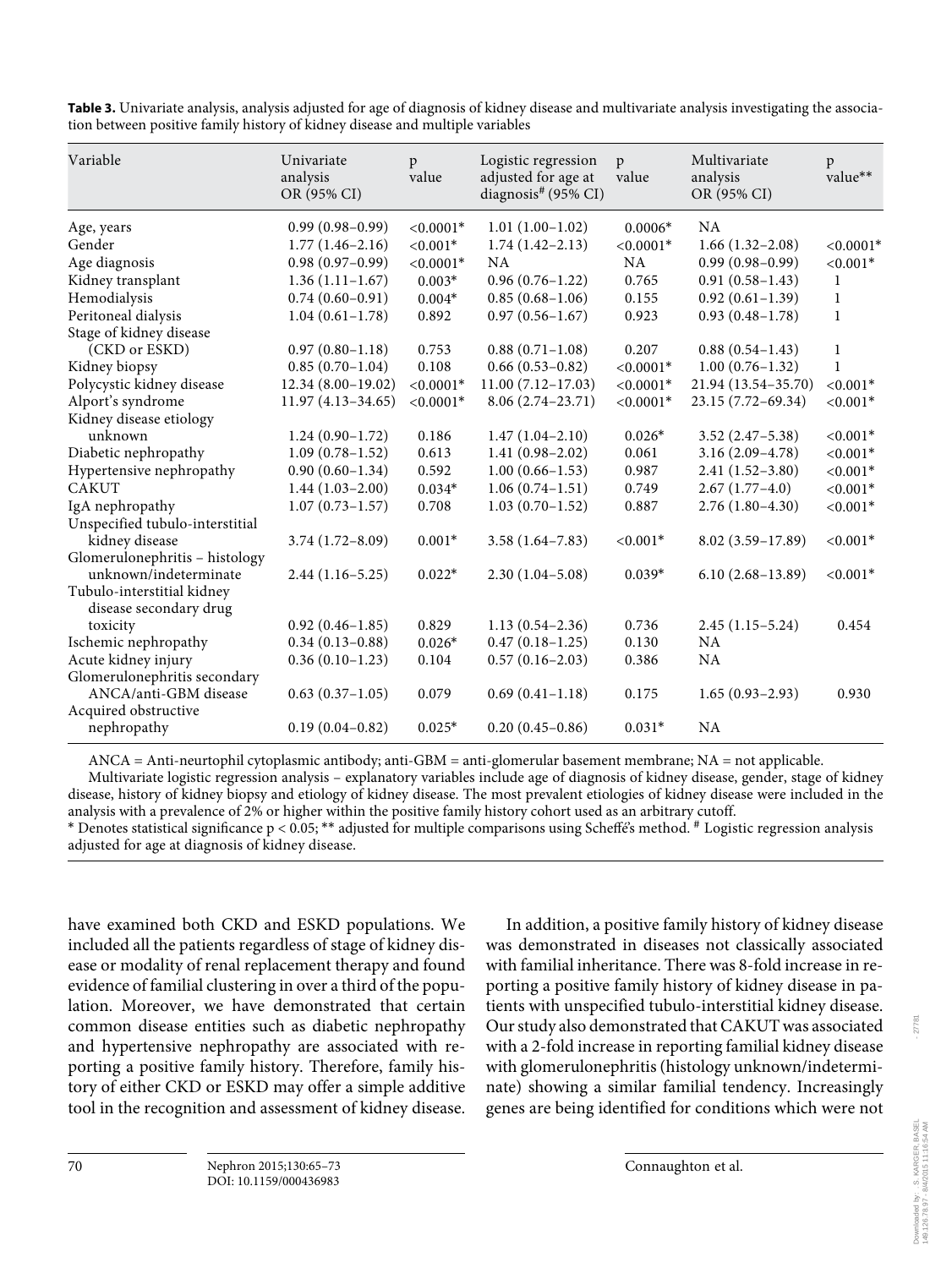previously associated with familial inheritance. Identification of the MUC1 mutation in families with medullary cystic kidney disease has helped redefine and characterize tubulo-interstitial kidney disease in cases where there were no associated features except progressive kidney disease [8, 19] . In an Irish population, a hybrid *CFHR3-1* gene has been found to be associated with familial C3 glomerulopathy [20]. With advances in molecular genetics and biological techniques, at increasingly affordable prices, genetic analysis of DNA from these families may offer the opportunity to identify causative genetic mutations or predisposing mutations that place certain families at increased risk of kidney disease. Indeed, Yang et al. [21] have demonstrated the clinical application of genetic testing where whole exome sequencing was utilized for the diagnosis of Mendelian disorders with a diagnostic yield of 25%.

 In a significant number of ESKD and CKD populations, the underlying etiology of the disease remains undetermined [22]. Our group demonstrated that in a large cohort of ESKD and CKD patients in Ireland, the cause of kidney disease remains unknown in 9.4% of cases. Moreover, in our study, there was a 3-fold increase in reporting a positive family history of kidney disease in patients where the cause of kidney disease was unknown. Analysis of these familial cohorts represents an opportunity to identify inheritable genetic defects and familial risk factors that increase the risk of progression to ESKD. The hope is that this may help identify causative genetic defects prior to clinical presentation allowing for therapies that may delay deterioration leading to end-stage renal disease.

 This study has limitations. Our study is reliant on the ability of a patient to self-report both the etiology of kidney disease and to correctly identify a positive family history which can be subject to reporting bias. To our knowledge, no study to date has assessed the reliability of selfreporting a positive family history of kidney disease among a kidney disease population. However, studies in patients with lymphoma demonstrate higher sensitivity and specificity among cases compared to controls for selfreporting a history of cancer in a family members (0.85, 95% CI 0.83–0.87 and 0.80, 95% CI 0.77–0.82, respectively). The sensitivity of self-reporting familial cancers by site was less specific for rare malignancies at 20% but increased to nearly 75% for more common cancers [23] . Extrapolating these findings to our cohort, it is likely that self-reporting family history of kidney disease may have similar reliability in terms of identifying affected family members. However, reporting the etiology of kidney disease, in particular rarer or more obscure causes of kidney disease, is likely to be less reliable. We, therefore, increased accuracy by confirming the etiology of kidney disease in 99.5% of patients reporting a positive family history of kidney disease and re-contacting patients to establish a family pedigree.

 In addition, selection bias must be considered. Patients with a positive family history may be more likely to engage themselves with the survey. This issue was addressed by administering the survey to a large representative sample of the ESKD population in Ireland. Our sample represents 43% of the ESKD population at the various recruitment sites (n = 1,112 of 2,586) and 28.1% (n = 1,112 of 3,960) of the total ESKD population in Ireland. Our sample also demonstrates similar age distribution and distribution of modality of renal replacement therapy to the ESKD population in Ireland [2] . For the CKD population, previous studies have demonstrated an estimated prevalence ranging from 11.2% [9] to 17% in the Irish population [11]. These results are comparable to worldwide prevalence rates of approximately 8-16% [24]. Based on our initial sample size calculation, we were able to recruit sufficient numbers of patients with CKD to detect a prevalence rate of reporting a positive family history of 25%. Moreover, the reported prevalence of family history did not differ significantly between the CKD and ESKD population in our study (34.6 and 33.9%, respectively;  $p = 0.753$ ). The mean age in our study was 56 years; therefore, selection bias with under-representation of younger age categories should also be considered. However, prior epidemiological studies have demonstrated that in an Irish population, prevalence rates of CKD is low in younger age groups (0.45% in the 18–39 years age group and 2.24% in the 40–59 years age group) with a sharp rise in the over 60 years age group [9]. Indeed, population-based studies in the United States have demonstrated similar low prevalence rates of CKD in younger populations [25] . This could be due to selection bias with younger age categories less likely to come into contact with medical services due to absence or milder stages of kidney disease. Alternatively, it may represent a truly low prevalence rate of CKD in younger age groups.

 Despite these limitations, this paper describes the largest study to date of familial kidney disease in Ireland. The finding of a family aggregation of a kidney disease in 34.2% of a kidney disease population is significant. Few studies have assessed family history of kidney disease within the CKD population and given the scope for early intervention and therapeutic targets prior to the establishment of ESKD; this population warrants further as-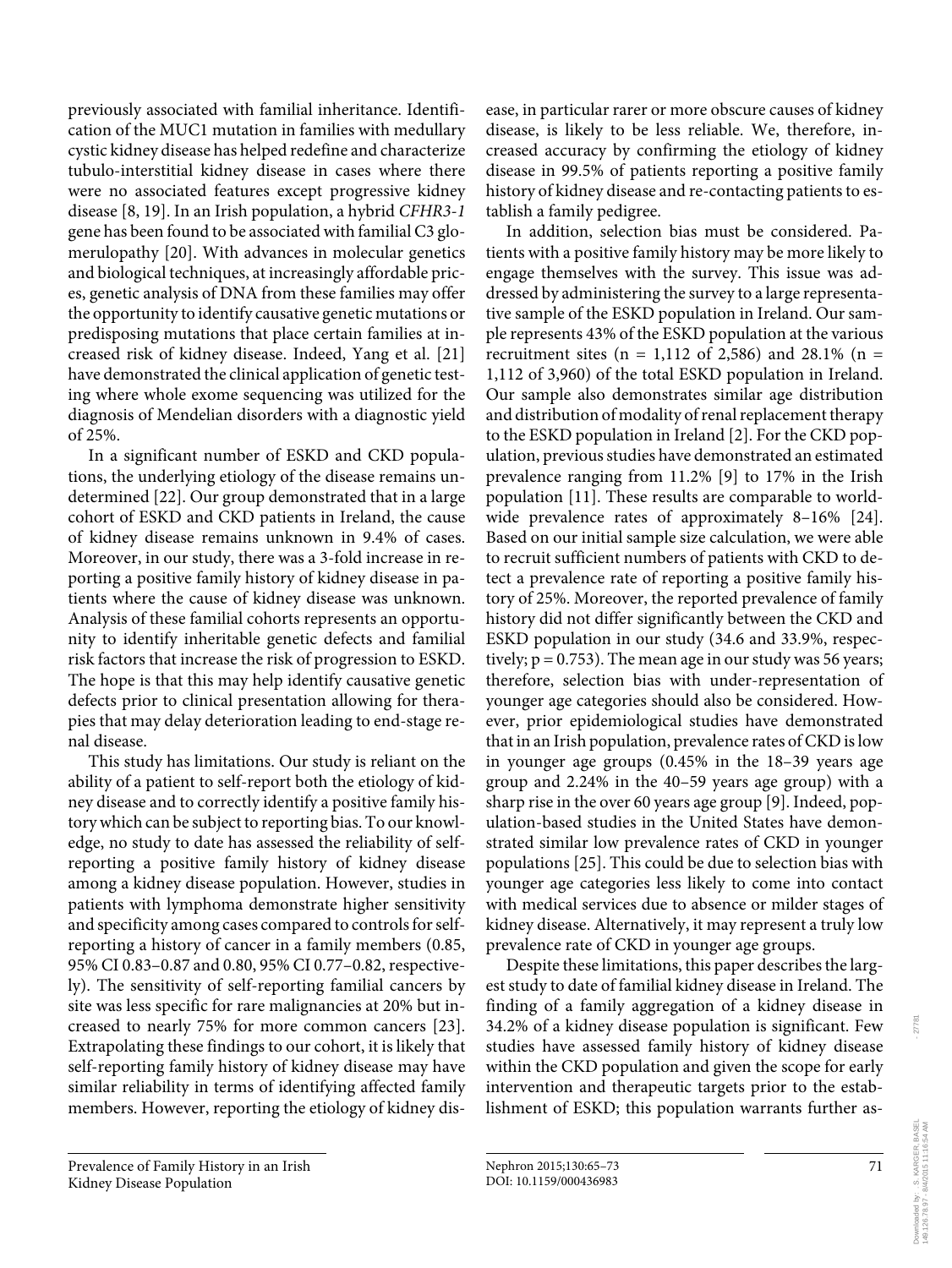sessment and consideration. Often, it is challenging to decipher the interaction between genetics and environmental factors and their contribution to the development of kidney disease in population-based studies. Certainly, in other populations, familial aggregation of kidney disease has been demonstrated [26, 27]. In the United States, familial clustering of kidney disease has been noted in the African American population [17, 28, 29]. This elevated risk is independent of socioeconomic status [30] and prevalence of hypertension and diabetes mellitus [31, 32] . Moreover, studies in these at-risk groups have led to the identification of a number of genetic loci and candidate genes such as the *MYH9/APOL1* locus which may be responsible for kidney disease in these populations [33, 34] .

Given that over one-third of this sample report a family history of kidney disease, it may offer an opportunity to study causative factors and potential genetic contribution in an Irish kidney disease population.

#### **Transparency Declaration and Ethics**

None to declare.

#### **Disclosure Statement**

The authors have no conflicts of interest to declare.

#### **References**

- 1 Central Statistics Office: Population and Migration Estimates: CSO Statistical Release. Dublin, Government Publications Office, 2014.
- 2 National Renal Office: Epidemiology of ESKD in Adults in Ireland: Report from 2013 Census. Ireland, Health Service Executive of Ireland, 2013, p 9.
- 3 Barzilay J, Warram JH, Bak M, Laffel LM, Canessa M, Krolewski AS: Predisposition to hypertension: risk factor for nephropathy and hypertension in IDDM. Kidney Int 1992;41: 723–730.
- 4 Ismail N, Becker B, Strzelczyk P, Ritz E: Renal disease and hypertension in non-insulin-dependent diabetes mellitus. Kidney Int 1999;  $55 \cdot 1 - 28$
- 5 Stengel B, Billon S, Van Dijk PC, Jager KJ, Dekker FW, Simpson K, Briggs JD: Trends in the incidence of renal replacement therapy for end-stage renal disease in Europe, 1990–1999. Nephrol Dial Transplant 2003;18:1824–1833.
- 6 Lei HH, Perneger TV, Klag MJ, Whelton PK, Coresh J: Familial aggregation of renal disease in a population-based case-control study. J Am Soc Nephrol 1998;9:1270–1276.
- 7 Hildebrandt F: Genetic kidney diseases. Lancet 2010;375:1287–1295.
- 8 Bleyer AJ, Kmoch S, Antignac C, Robins V, Kidd K, Kelsoe JR, Hladik G, Klemmer P, Knohl SJ, Scheinman SJ, Vo N, Santi A, Harris A, Canaday O, Weller N, Hulick PJ, Vogel K, Rahbari-Oskoui FF, Tuazon J, Deltas C, Somers D, Megarbane A, Kimmel PL, Sperati CJ, Orr-Urtreger A, Ben-Shachar S, Waugh DA, McGinn S, Bleyer AJ Jr, Hodanova K, Vylet'al P, Zivna M, Hart TC, Hart PS: Variable clinical presentation of an MUC1 mutation causing medullary cystic kidney disease type 1. Clin J Am Soc Nephrol 2014;9:527– 535.
- 9 Stack AG, Casserly LF, Cronin CJ, Chernenko T, Cullen W, Hannigan A, Saran R, Johnson

H, Browne G, Ferguson JP: Prevalence and variation of chronic kidney disease in the Irish health system: initial findings from the national kidney disease surveillance programme. BMC Nephrol 2014;15:185.

- 10 Browne GM, Eustace JA, Fitzgerald AP, Lutomski JE, Perry IJ: Prevalence of diminished kidney function in a representative sample of middle and older age adults in the Irish population. BMC Nephrol 2012;13: 144.
- 11 Glynn LG, Anderson J, Reddan D, Murphy AW: Chronic kidney disease in general practice: prevalence, diagnosis, and standards of care. Ir Med J 2009;102:285–288.
- 12 Central Statistics Office: Population and Migration Estimates – April 2014. Central Statistics Office, 2015.
- 13 Venkat-Raman G, Tomson CR, Gao Y, Cornet R, Stengel B, Gronhagen-Riska C, Reid C, Jacquelinet C, Schaeffner E, Boeschoten E, Casino F, Collart F, De Meester J, Zurriaga O, Kramar R, Jager KJ, Simpson K; ERA-EDTA Registry: New primary renal diagnosis codes for the ERA-EDTA. Nephrol Dial Transplant 2012;27:4414–4419.
- 14 Zinner SH, Levy PS, Kass EH: Familial aggregation of blood pressure in childhood. N Engl J Med 1971;284:401–404.
- 15 Satko SG, Freedman BI: The importance of family history on the development of renal disease. Curr Opin Nephrol Hypertens 2004; 13:337–341.
- 16 Wei X, Li Z, Chen W, Mao H, Li Z, Dong X, Tan J, Ling L, Chen A, Guo N, Yu X: Prevalence and risk factors of chronic kidney disease in first-degree relatives of chronic kidney disease patients in southern china. Nephrology (Carlton) 2012;17:123–130.
- 17 Freedman BI, Soucie JM, McClellan WM: Family history of end-stage renal disease among incident dialysis patients. J Am Soc Nephrol 1997;8:1942–1945.
- 18 Skrunes R, Svarstad E, Reisaeter AV, Vikse BE: Familial clustering of ESRD in the Norwegian population. Clin J Am Soc Nephrol 2014; 9:1692–1700.
- 19 Ekici AB, Hackenbeck T, Moriniere V, Pannes A, Buettner M, Uebe S, Janka R, Wiesener A, Hermann I, Grupp S, Hornberger M, Huber TB, Isbel N, Mangos G, McGinn S, Soreth-Rieke D, Beck BB, Uder M, Amann K, Antignac C, Reis A, Eckardt KU, Wiesener MS: Renal fibrosis is the common feature of autosomal dominant tubulointerstitial kidney diseases caused by mutations in mucin 1 or uromodulin. Kidney Int 2014;86:589–599.
- 20 Malik TH, Lavin PJ, Goicoechea de Jorge E, Vernon KA, Rose KL, Patel MP, de Leeuw M, Neary JJ, Conlon PJ, Winn MP, Pickering MC: A hybrid CFHR3–1 gene causes familial C3 glomerulopathy. J Am Soc Nephrol 2012; 23:1155–1160.
- 21 Yang Y, Muzny DM, Reid JG, Bainbridge MN, Willis A, Ward PA, Braxton A, Beuten J, Xia F, Niu Z, Hardison M, Person R, Bekheirnia MR, Leduc MS, Kirby A, Pham P, Scull J, Wang M, Ding Y, Plon SE, Lupski JR, Beaudet AL, Gibbs RA, Eng CM: Clinical wholeexome sequencing for the diagnosis of mendelian disorders. N Engl J Med 2013;369: 1502–1511.
- 22 Gooneratne IK, Ranaweera AK, Liyanarachchi NP, Gunawardane N, Lanerolle RD: Epidemiology of chronic kidney disease in a Sri Lankan population. Int J Diabetes Dev Ctries 2008;28:60–64.
- 23 Chang ET, Smedby KE, Hjalgrim H, Glimelius B, Adami HO: Reliability of self-reported family history of cancer in a large case-control study of lymphoma. J Natl Cancer Inst 2006;  $98.61 - 68$
- 24 Jha V, Garcia-Garcia G, Iseki K, Li Z, Naicker S, Plattner B, Saran R, Wang AY, Yang CW: Chronic kidney disease: global dimension and perspectives. Lancet 2013;382:260–272.